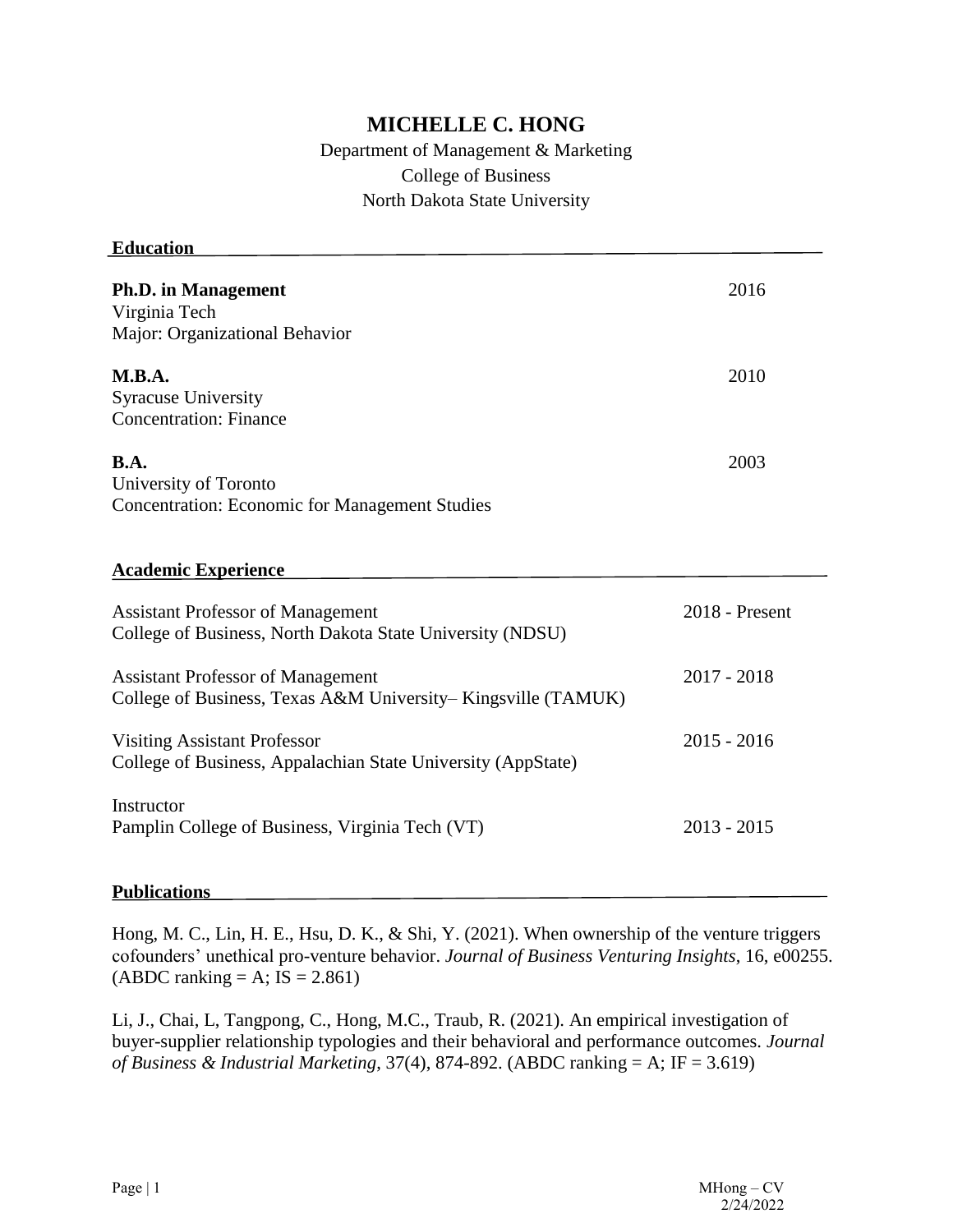Hsu, D.K., Burmeister-Lamp, K., Foo, M.D., Simmons, S.A., Hong, M.C., & Pipes, J.D. (2019). 'I know I can, but I don't fit': Perceived fit, self-efficacy, and entrepreneurial intention. *Journal of Business Venturing*, 4(2),11-326. (ABDC ranking = A\*; IF = 12.065)

Hong, M. C., Barnes, C. M., & Scott, B. A. (2017). Collateral damage from the show: emotional labor and unethical behavior. *Business Ethics Quarterly*, *27*(4), 513-540. (ABDC ranking = A; IF  $= 2.788$ 

- Featured on Notre Dame Deloitte Center for Ethical Leadership: *[https://ethicalleadership.nd.edu/news/do-good-by-being-yourself-the-ethical-benefits-of](https://ethicalleadership.nd.edu/news/do-good-by-being-yourself-the-ethical-benefits-of-authenticity/)[authenticity/](https://ethicalleadership.nd.edu/news/do-good-by-being-yourself-the-ethical-benefits-of-authenticity/)*

Hsu, D.K., Burmeister-Lamp, K., & Hong, M.C. (2017). How does entrepreneurs' psychological ownership affect their grief after failure? *International Journal of Entrepreneurial Venturing*, *9*(2): 160-180.

Singal, M., Wokutch, R., Poria, Y., & Hong, M.C. (2014). Ethical decision-making in extreme operating environments: Kew garden principles and strategic CSR in three scenarios, *Business & Professional Ethics Journal*,  $33(2)$ : 211-252. (ABDC ranking = C; IS = 0.24)

Poria, Y., Singal, M., Wokutch, R. E., & Hong, M.C. (2014). Hotels' social responsiveness toward a community in crisis, *International Journal of Hospitality Management, 39, 84-8*6.  $(ABDC$  ranking = A\*; IF = 9.237)

# **Conference Paper/Presentations**

Hong, M.C., Li, J., Chai, L., Tangpong, C. Moral disengagement and corporate ethics: An interactionist perspective in predicting purchasing managers' unethical practices. *Society for Business Ethics*, Virtual Conference, 2020

Hong, M. C. Let the music play: The role of music in emotional labor. *Academy of Management*, Boston, MA, 2019

Tangpong, C., Aikens, S., Soltwisch, B., Pillutla, A., Hong, M.C., Peterson, T.O. Surviving the need for research productivity in high-demand teaching condition. *Midwest Academy of Management*, St. Louis, MO, 2018

Abid, G., Khan, B., & Hong, M.C. Thriving at work: How fairness perception matters for employees to thrive and job satisfaction. *Academy of Management*, Anaheim, CA, 2016

Hong, M.C. Beyond looking fair: Social accounts and moral behavior, *Society for Business Ethics,* Vancouver, Canada, 2015

Hong, M.C., & Cobb, A. T. Unintended consequence of social accounting: Explanations and (Un)ethical Behavior, *Academy of Management*, Vancouver, Canada, 2015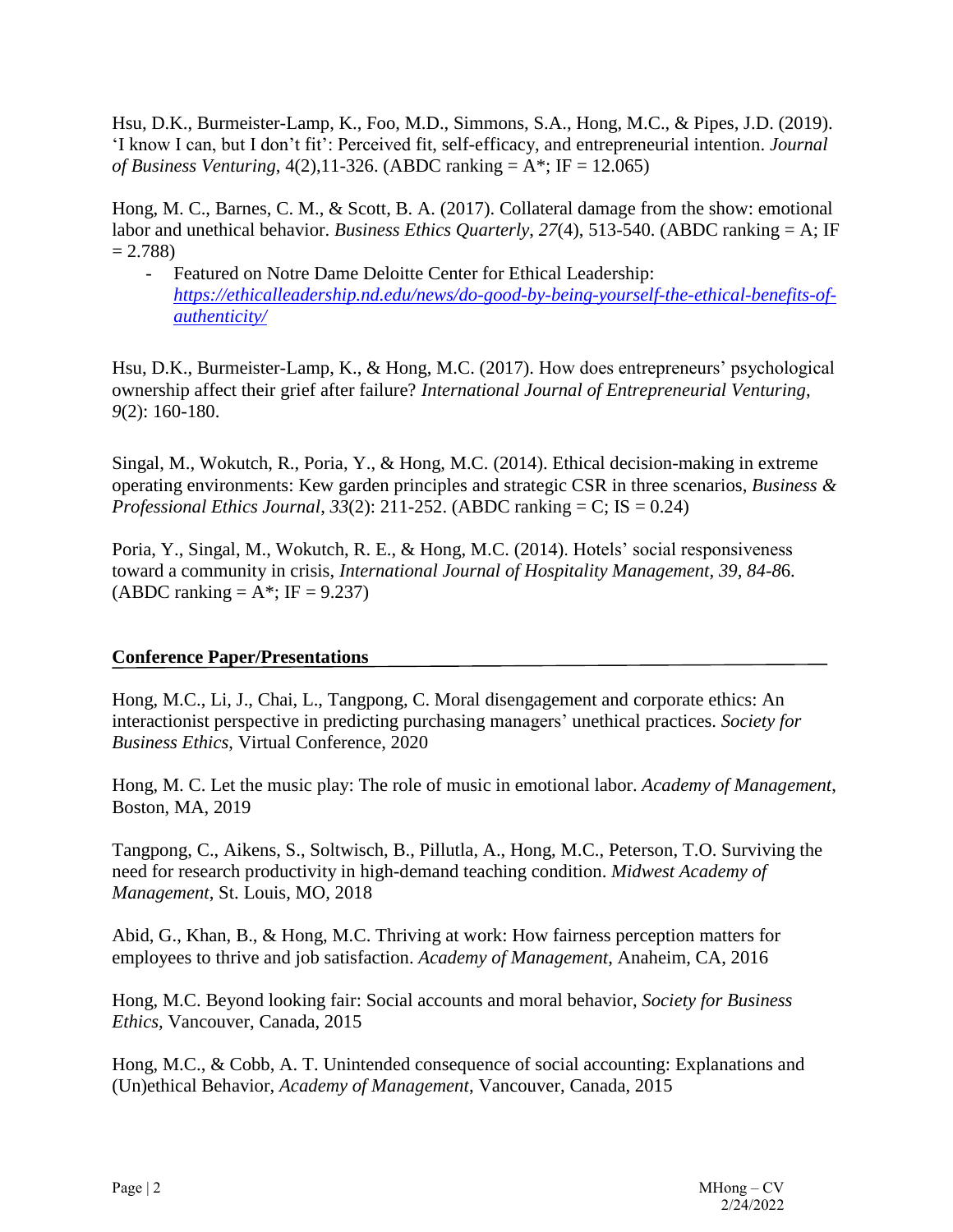Barnes, C.M., Hong, M.C., & Scott, B. Collateral damage from the show: Emotional labor and unethical behavior, *Society for Industrial and Organizational Psychology (SIOP)*, Honolulu, Hawaii, 2014.

Hsu, D., Leung, A., & Hong, M.C. Revising the theory of planned behavior: the role of perceived person-entrepreneurship fit, *Babson College Entrepreneurship Research Conference*, London, Toronto, Canada, 2014.

Wokutch, R., Singal, M., Poria, Y., & Hong, M.C. Crisis situations and role of strategic CSR in decision-making, *Society for Business Ethics*, Orlando, FL, 2013.

Singal, M., Wokutch, R., Poria, Y., & Hong, M.C. Ethical decision-making in extreme operating environments: Kew garden principles and strategic CSR in three scenarios, *Academy of Management*, Orlando, FL, 2013.

Hsu, D.K., Hong, M.C., & Burmeister-Lamp, K. People don't always grieve after failure: The psychological ownership perspective, *Babson College Entrepreneurship Research Conference*, Dallas, TX, USA, 2012

|  | <b>Honors, Awards, and Recognitions</b> |  |
|--|-----------------------------------------|--|
|  |                                         |  |

| Best Paper Award, Department of Management and Marketing, NDSU | $2019 - 2020$ |
|----------------------------------------------------------------|---------------|
| Founder's Award, Society for Business Ethics                   | $2015 - 2016$ |
| OB Doctoral Consortium Scholarship, Virginia Tech              | $2015 - 2016$ |
| Hills-Stephens Research Award, Virginia Tech                   | $2014 - 2015$ |
| Excellent Graduate Student Teaching Award, Virginia Tech       | $2014 - 2015$ |
| Summer Research Award, Virginia Tech                           | $2014 - 2015$ |
| Doctoral Student Research Award, Virginia Tech                 | $2013 - 2014$ |
| Robert J. Litschert Research Award, Virginia Tech              | $2012 - 2013$ |
| Whitman Merit Scholarship, Syracuse University                 | 2008-2010     |

#### **Teaching Experience**

### **Foundation of Organizational Behavior (MGMT 330)**, NDSU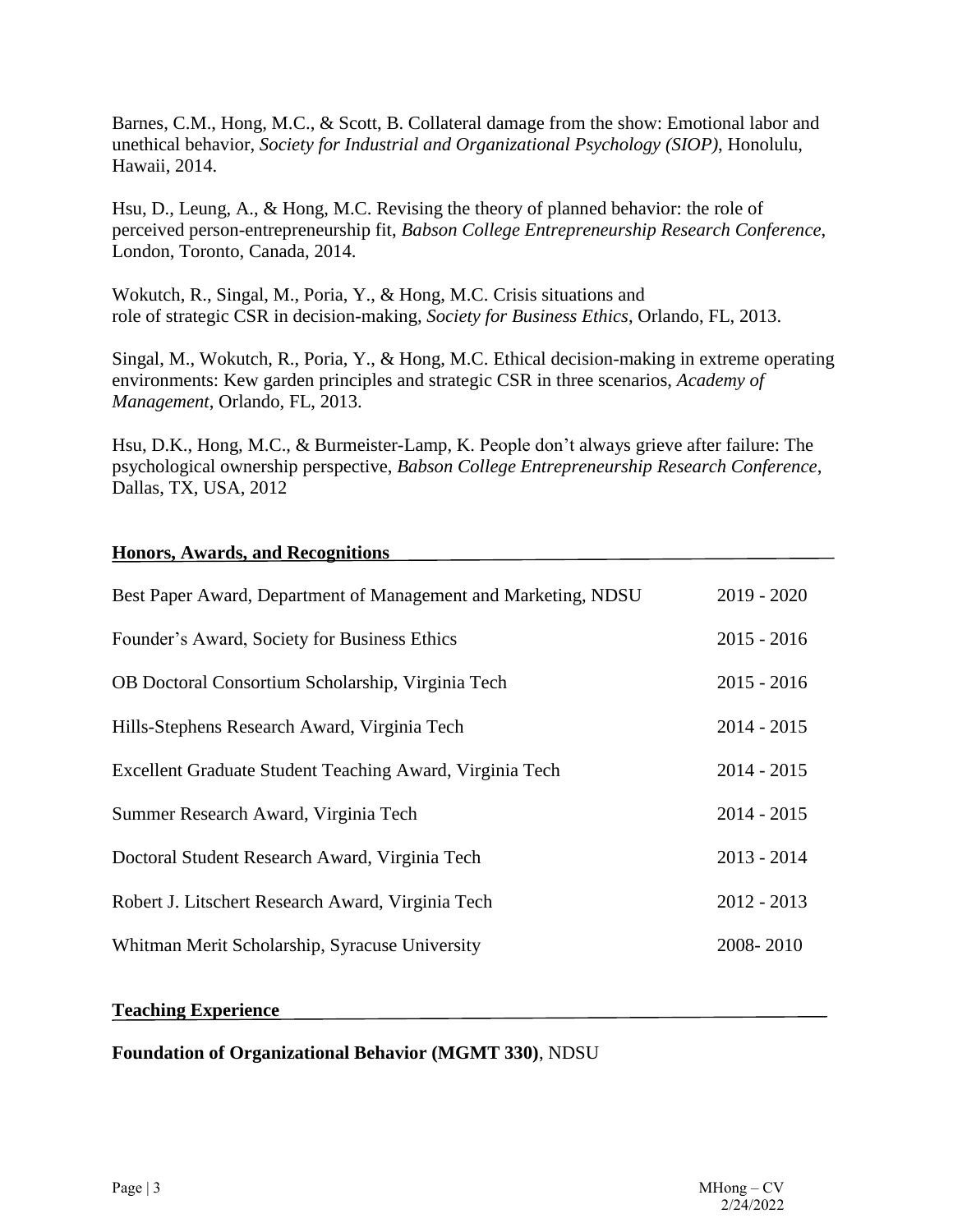A behavioral approach to management with emphasis on the understanding of individual behavior in groups in organizations. Topics include motivation, communication, perception, and cultural diversity.

Average Instructor Rating: **4.25**

# **International Business (BUSN 340)**, NDSU

Study of international business: ways in which it differs from domestic operations; benefits of operating globally; and political, cultural, and economic problems faced by managers of firms engaged in international activities.

Average Instructor Rating: **4.13**

# **Organizational Change Management (MGMT727),** NDSU

Change management as the process of making either incremental improvements or radical changes to an organization for the purpose of enhancing both organizational and individual effectiveness. A multi-perspective systems viewpoint is employed, stressing pragmatic implications for leadership.

Average Instructor Rating: **4.72**

# **Principles of Management (MGMT3322)**, TAMUK

Introduction to the management of business organizations. The functions of management and role of the manager. Managerial decision-making, communication, social responsibility and business ethics. How organizational power and politics affect the manager.

Average Instructor Rating: **4.70**

# **Leadership in Organizations (MGMT4351)**, TAMUK

Theoretical foundations of leadership in organizational change and innovation initiatives as they relate to competitive advantage in an ever-changing global market.

Average Instructor Rating: **4.60**

### **International Business (BUAD2374)**, TAMUK

Introduction to various facets of international business including theories of international trade, monetary systems, environmental forces and the organizational environment.

Average Instructor Rating: **4.45**

### **Organizational Theory and Human Behavior (MGMT3312)**, TAMUK

Various organizational structure models and supporting theory, organizations as complex systems, organizational behavior, individual and group dynamics in the business environment, organization development and change.

Average Instructor Rating: **4.51**

# **Contemporary Leadership (MGT4700)**, AppState

Theoretical and practical applications of management and leadership in organizational settings. The major emphasis is on building the leadership skills necessary to diagnose and provide remedies for organizational level problems.

Average Instructor Rating: **4.90**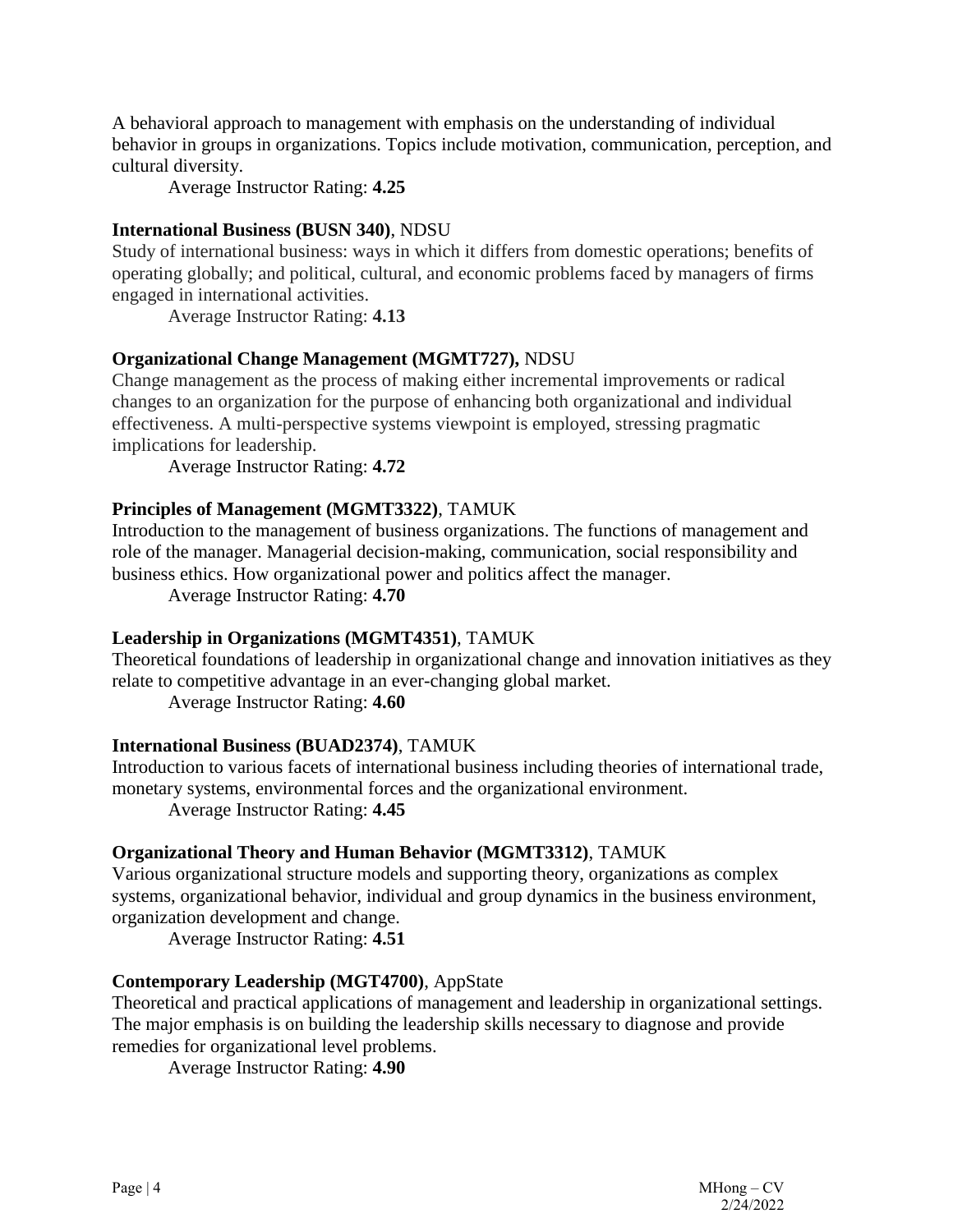#### **International Management (MGT3800)**, AppState

The influences of differences in the political, economic, social, legal environments on the management functions and effectiveness are examined. The requirements and problems of adapting the American approach to management in foreign cultures will be basic to the course. Average Instructor Rating: **4.63**

#### **Organizational Behavior (MGT3324),** VT

This course focuses on developing the managerial and "people" knowledge and skills needed by organizational leaders in today's world of work.

Average Instructor Rating: **4.48**

#### **Professional Service**

### **Ad-hoc Reviewer:**

*Business Ethics: A European Review Group & Organization Management Business Ethics Quarterly Journal of Management and Organizations New England Journal of Entrepreneurship*

#### **Chair or discussant:**

Chair, Ethical Decision-Making, Organizational Behavior Division, 2015 Academy of Management Meeting, Vancouver, CA

### **University Service**

Search Committee for Assistant Professor of Practice in Marketing, NDSU, 2021

Academic Discipline Group, Liaison for Business, NDSU, 2020 - Present

Leadership Ad Hoc Committee, Department of Management & Marketing, NDSU 2020

College of Business Scholarship Committee, NDSU, 2019 – 2022

Scholarship Committee for the Dr. Stephen Scofield Prize, TAMUK, 2018 – 2019

Delegates of Graduate Student Assembly, the Graduate School, Virginia Tech 2014

#### **Professional Memberships**

Academy of Management Society for Business Ethics